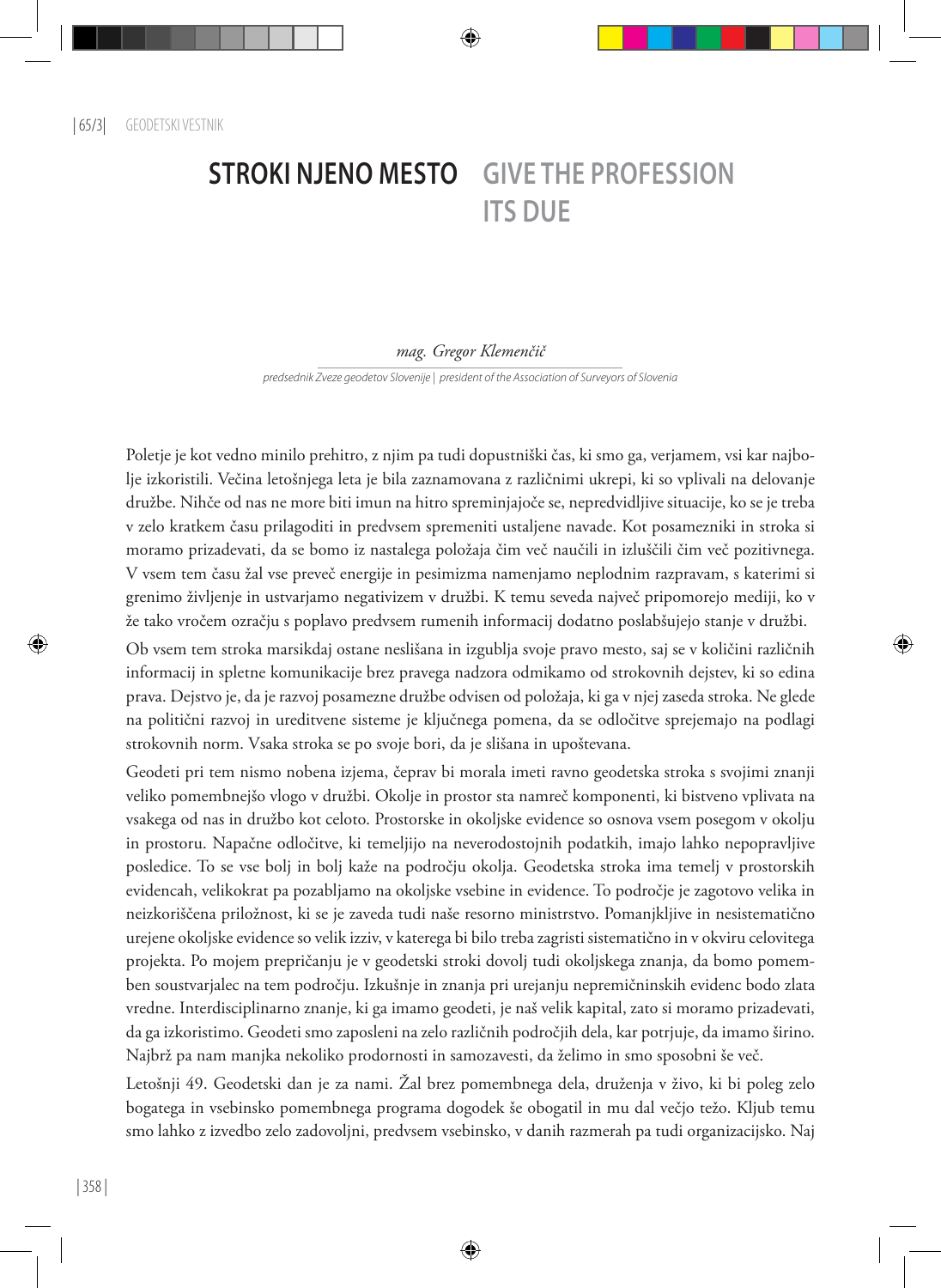UVODNIK | EDITORIAL

JVODNIK EDITORIAL

se tu še enkrat zahvalim programskemu in organizacijskemu odboru. Opravljeno je veliko in pomembno delo za nadaljnji razvoj geodetske stroke.

Naj nas stroka povezuje tudi naprej. Srečno in vse dobro.

*As usual, summer has come to an end too soon, taking leisure time with it; I hope everybody could fully enjoy it. This year has been deeply affected by different measures that have influenced the functioning of our societies. None of us is immune to fast-changing and unpredictable situations that call for quick responses and sometimes profound changes in our ingrained habits. As individuals and as a profession, we should attempt to draw as many lessons from the situation and focus on the positive aspects it may have revealed. Unfortunately, too much energy has been wasted on empty and pessimistic debates, which make our lives miserable and cultivate negative attitudes throughout society. Media that feed the already charged atmosphere with their predominantly sensational reports continue to weaken the situation in society.* 

*These are just some of the reasons that experts and their opinions remain unheard and why they are losing the attention they deserve. Flooded by conflicting information and uncontrolled communication channels, sometimes the sight of professional facts that are only valid is lost. Nobody can deny that the development of a society depends on how it values professional expertise. Regardless of political developments and systems, it is essential that decisions be based on professional norms. Each profession puts its best efforts into being heard and acknowledged.* 

*The essence and importance of land surveying is no exception here. With the environment and space being two essential elements that influence each individual and society as a whole, it should be holding a much more important position in society. Spatial and environmental records are the foundation for every intervention in space and the environment. The consequences of incorrect decisions based on unreliable data may be dire, which is becoming increasingly obvious in the environment. Land surveying is based on space records, while environmental content and records often remain neglected. Thus, the field opens a window of opportunity that hasn't been used yet; and the responsible ministry is well aware of that. Inadequate and non-systematic environmental records present a considerable challenge in drawing a comprehensive project to systematically tackle the issue. My firm conviction is that land surveying as a profession possesses enough environmental knowledge to become an important player in the field. Our experience and knowledge in real-estate records may create a golden opportunity for us. Interdisciplinary knowledge of land surveyors is our invaluable asset, and we should strive to use it. Land surveyors take up positions in a variety of occupations, which means that our knowledge is wide-ranging. Perhaps we just lack some resourcefulness and competitive spirit, as well as a wish and an inclination to achieve more.*

*This year's Land Surveying Day has passed. Unfortunately, without an important element: the opportunity for face-to-face discussions. They would further enrich and deepen the significance of the event with its comprehensive and highly relevant programme. Despite this minor drawback, we can be really pleased with the organisation, especially with the content presented, not to mention the organisational efforts in the present situation. Allow*